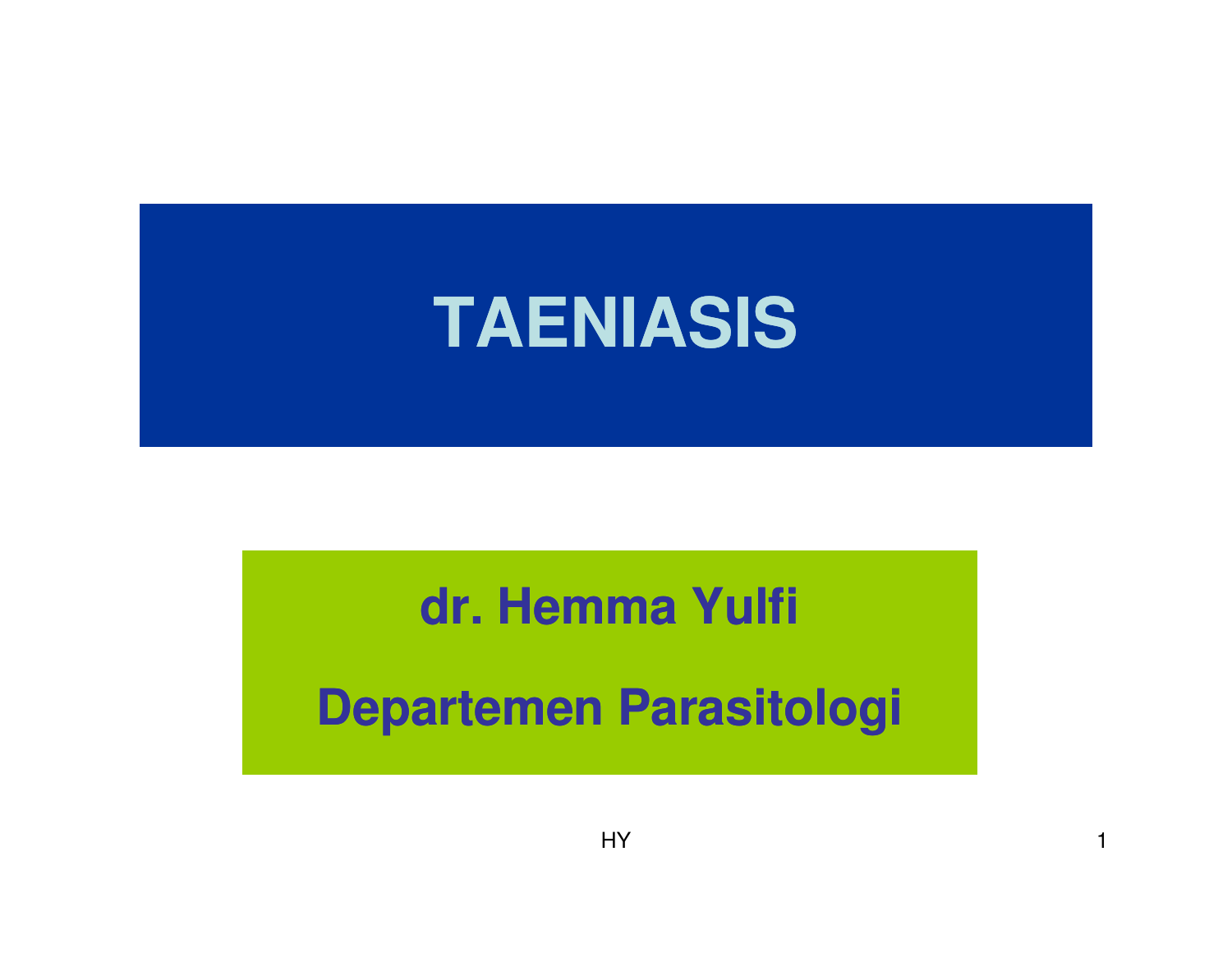# **Clinical Case**

Anda adalah dokter yang bertugas di di salahsatu Puskesmas di Kabupaten Samosir. Suatukali seorang pasien lelaki 40 tahun mengeluh sering mendapati sepotong benda berukuransekitar 1x0.5cm bewarna putih susu, kenyal danbergerak aktif di dalam celana dalamnya.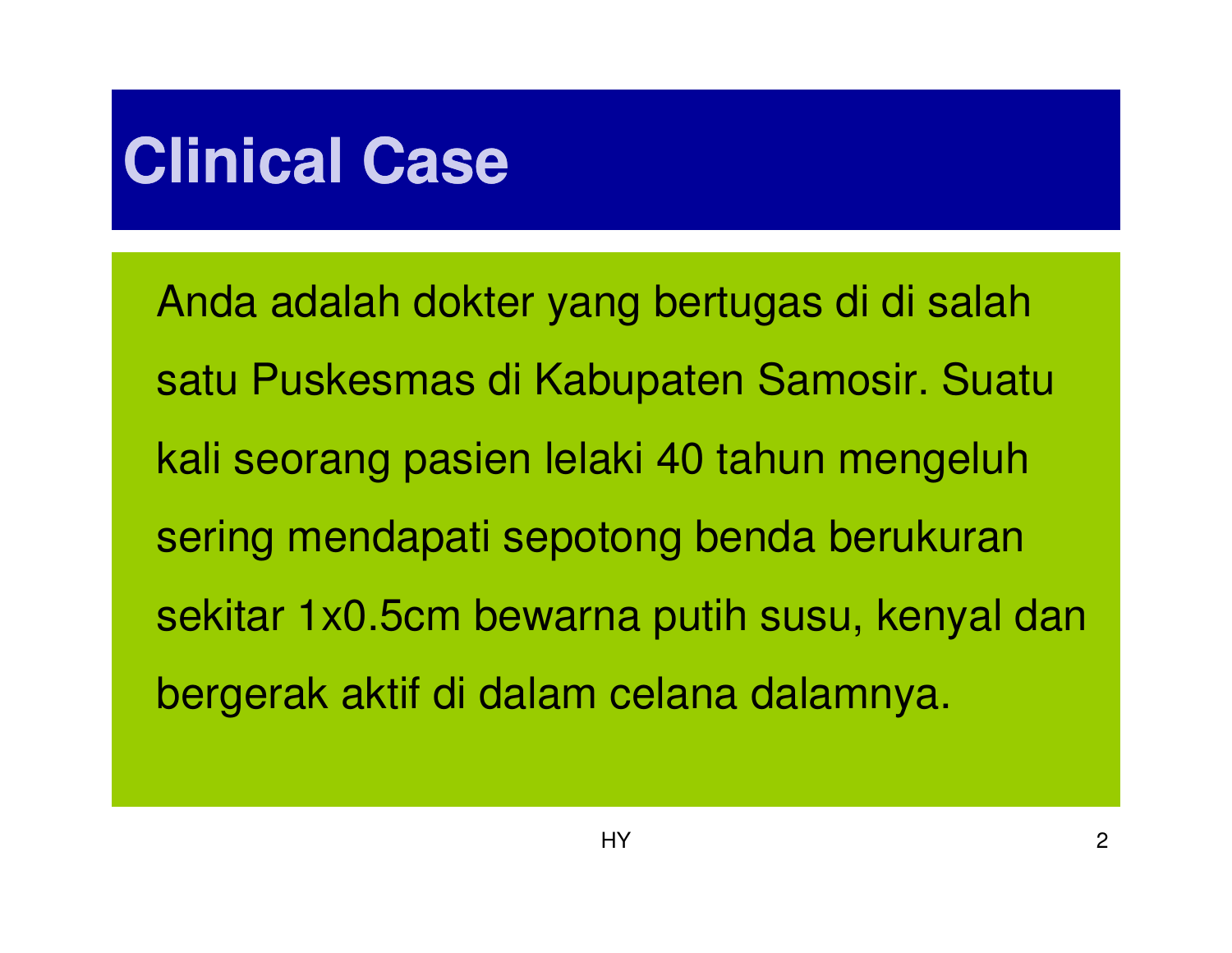# **Learning Issues**

- 1. Agent(s) of the disease
- 2. Nature of the disease
- 3. Risk factors
- 4. Complications

5. Management: diagnosis, treatment, prevention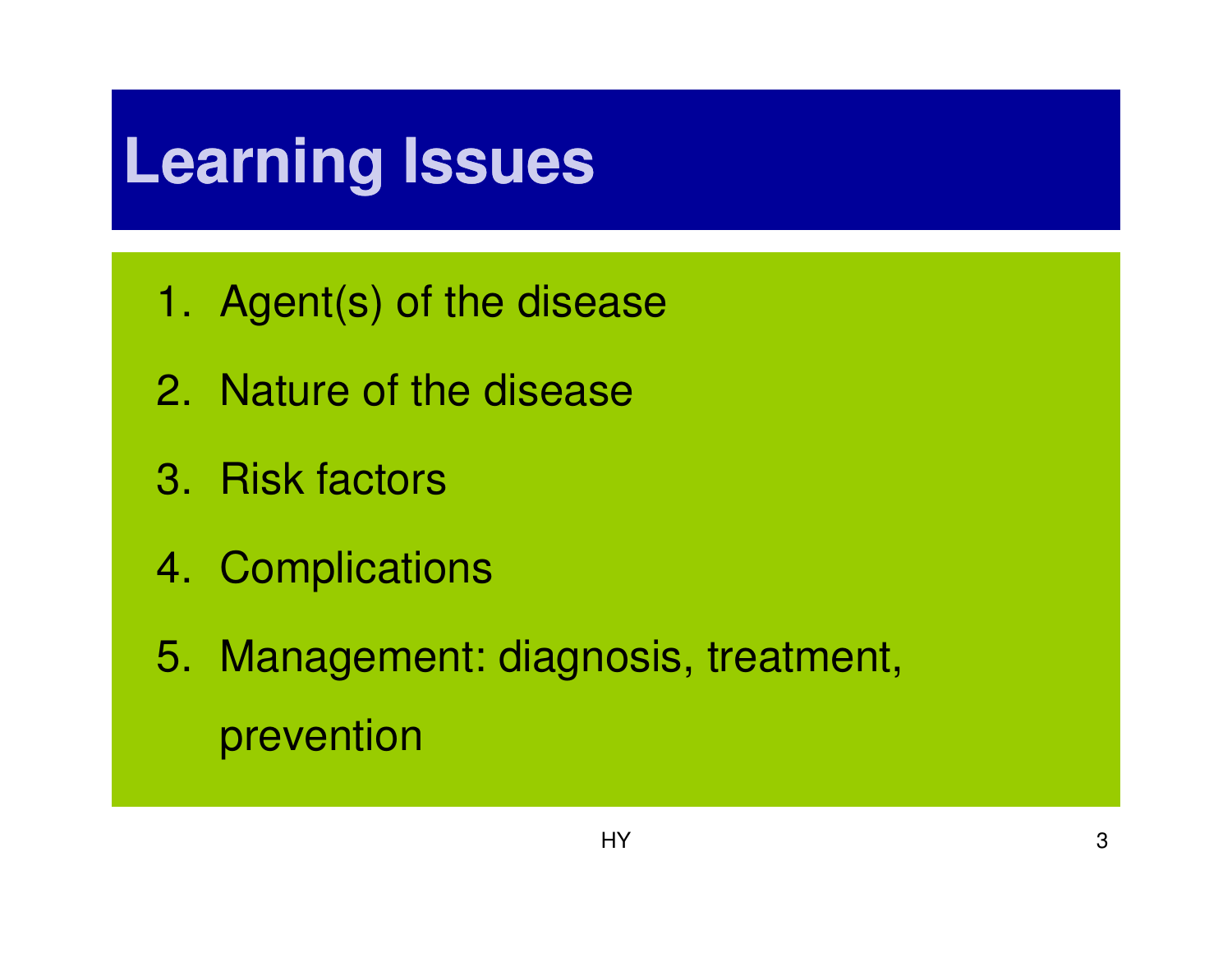**Cestodes(tapeworm)**

# **General Morphology & Classification**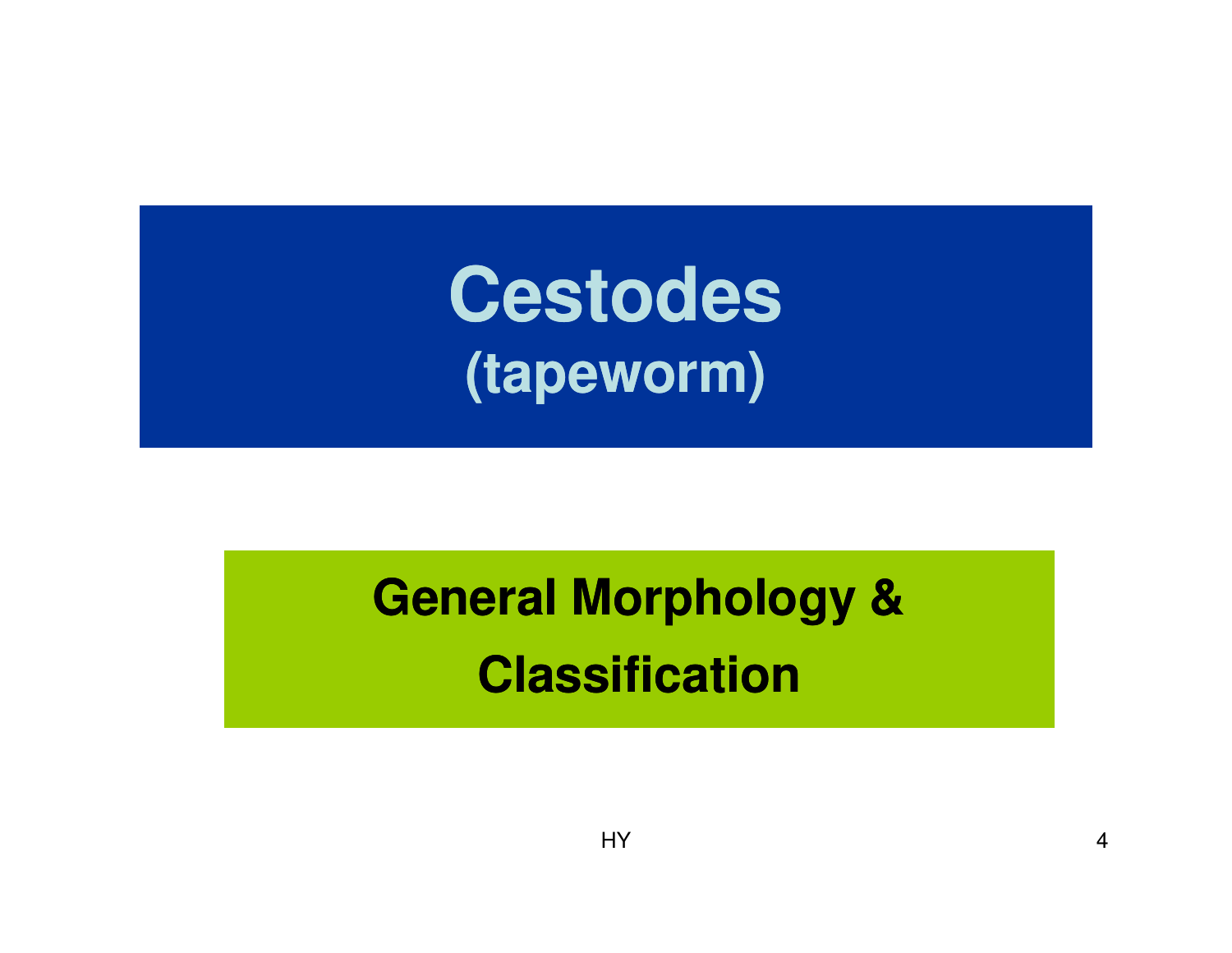## **Morphology**

- •Tape-like
- **Segmented** •
- Scolex (head)<sup>1</sup> •
- • Strobila, divided into proglottids (segments):
	- Immature proglottids<sup>2</sup>
	- –Mature proglottids<sup>3</sup>
	- –Gravid proglottids<sup>4</sup>
- •**Hermaphrodite**
- Hooks and suckers•
- •GIT: nil
- •Body cavity absent

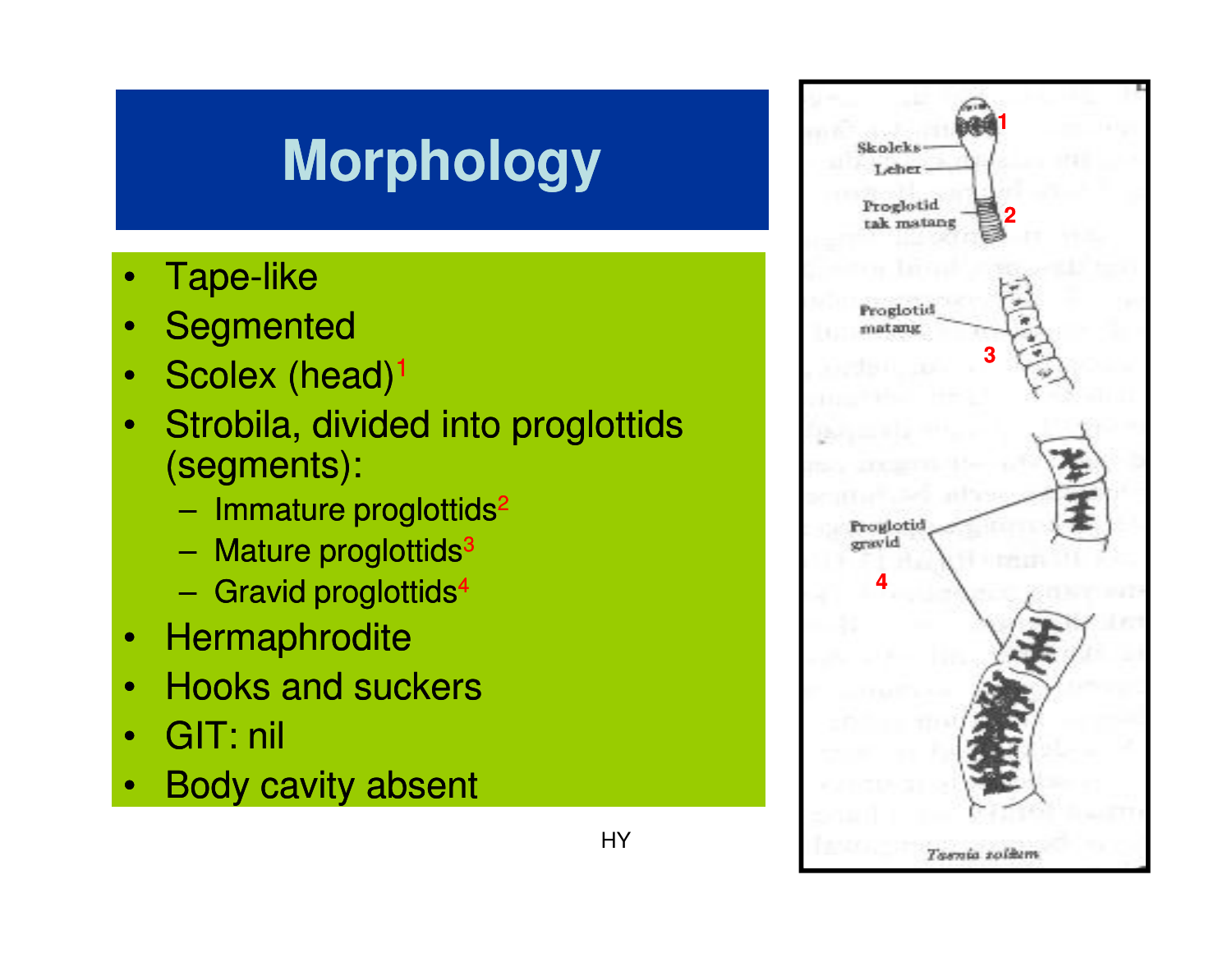# **Classification**

#### **Intestinal cestodes:**

- Taenia saginata
- Taenia solium
- Hymenolepis nana
- Hymenolepis diminuta
- Diphyllobothriidae

## Zoonotic cestodes:

- Echinococcus granulosus
- Dypilidium caninum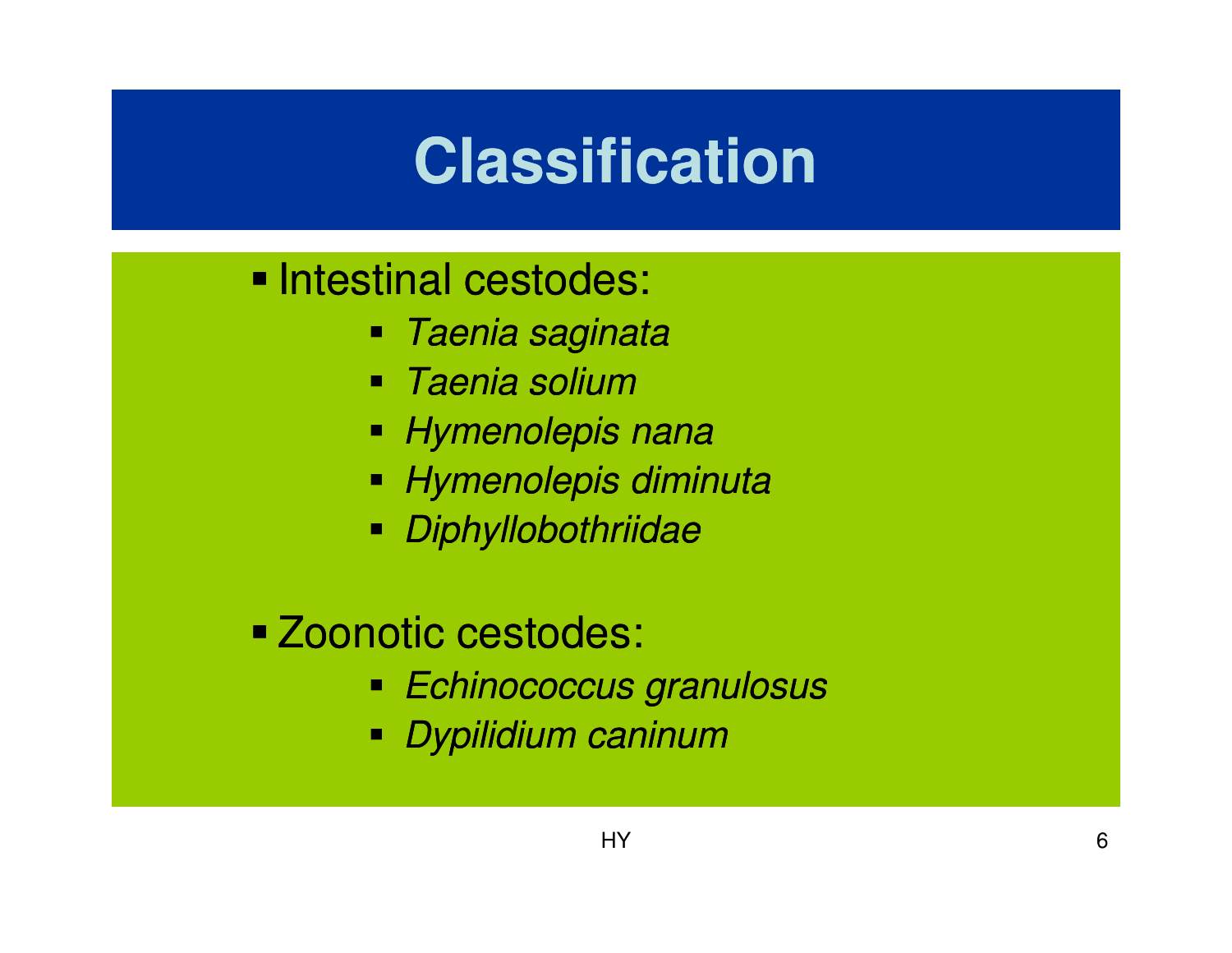# **Taenia sp.**

**Taenia saginataTaenia solium**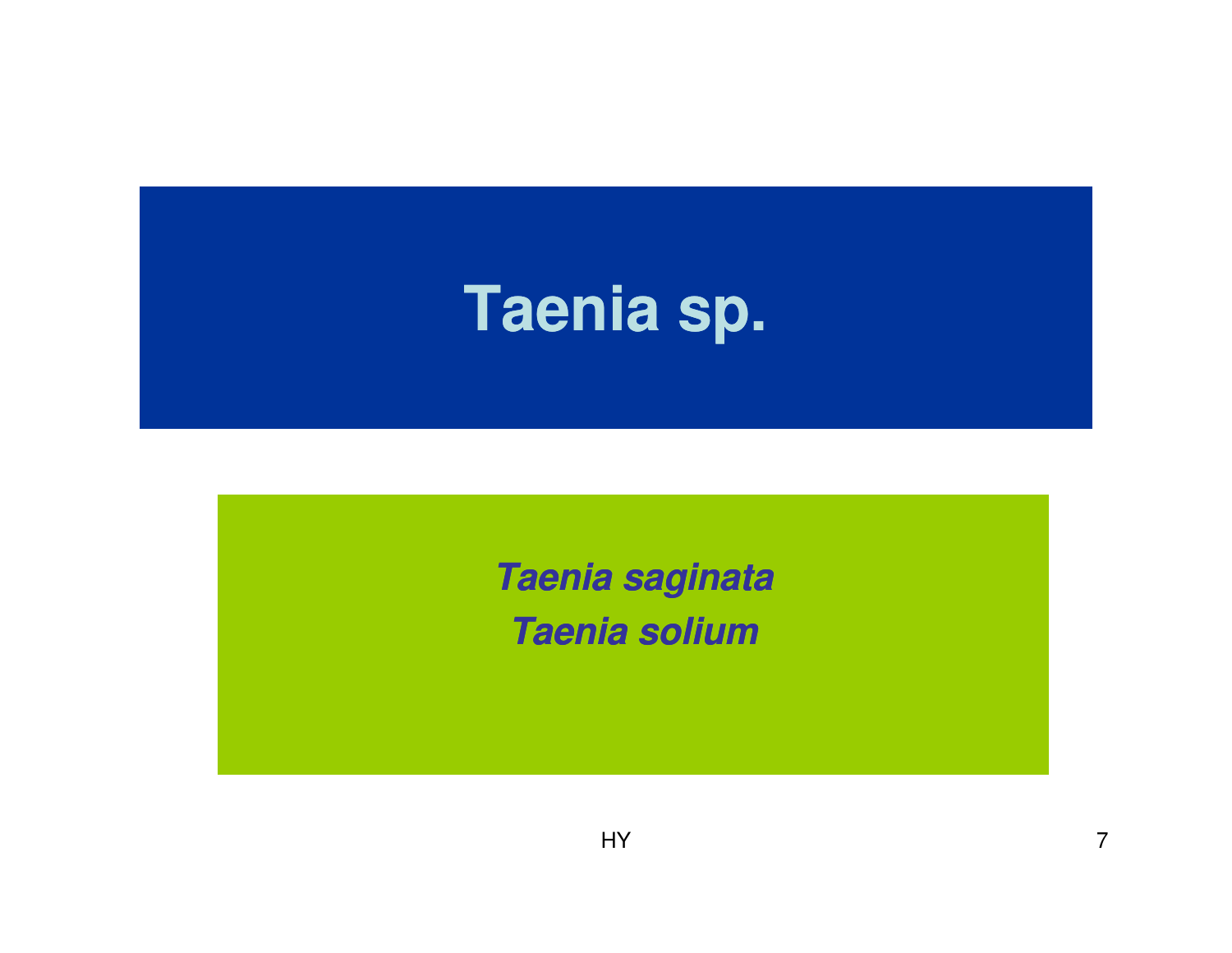## **Taenia saginataBeef tapeworm**



- Up to 1-2 $k$ proglottids
	- **Gravid** segments crawl out from anus voluntarily
- • **Habitat**: small intestine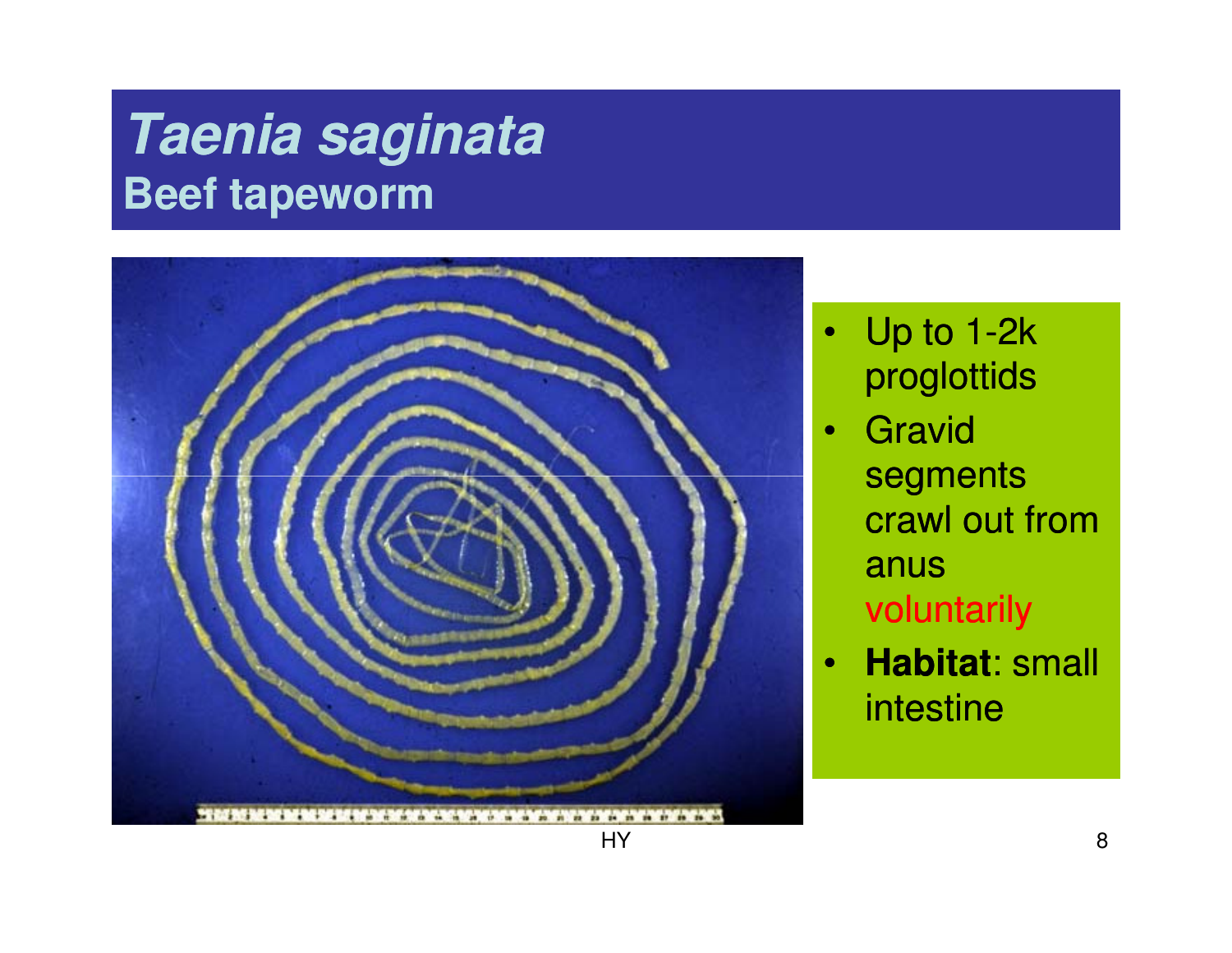## **Taenia saginataLife cycle**

- **Infective stage**: cysticercus bovis in cattle meat
- **Route of infection:** ingestion
- **Dx stage:** 
	- eggs in feces or anal swab
	- gravid segments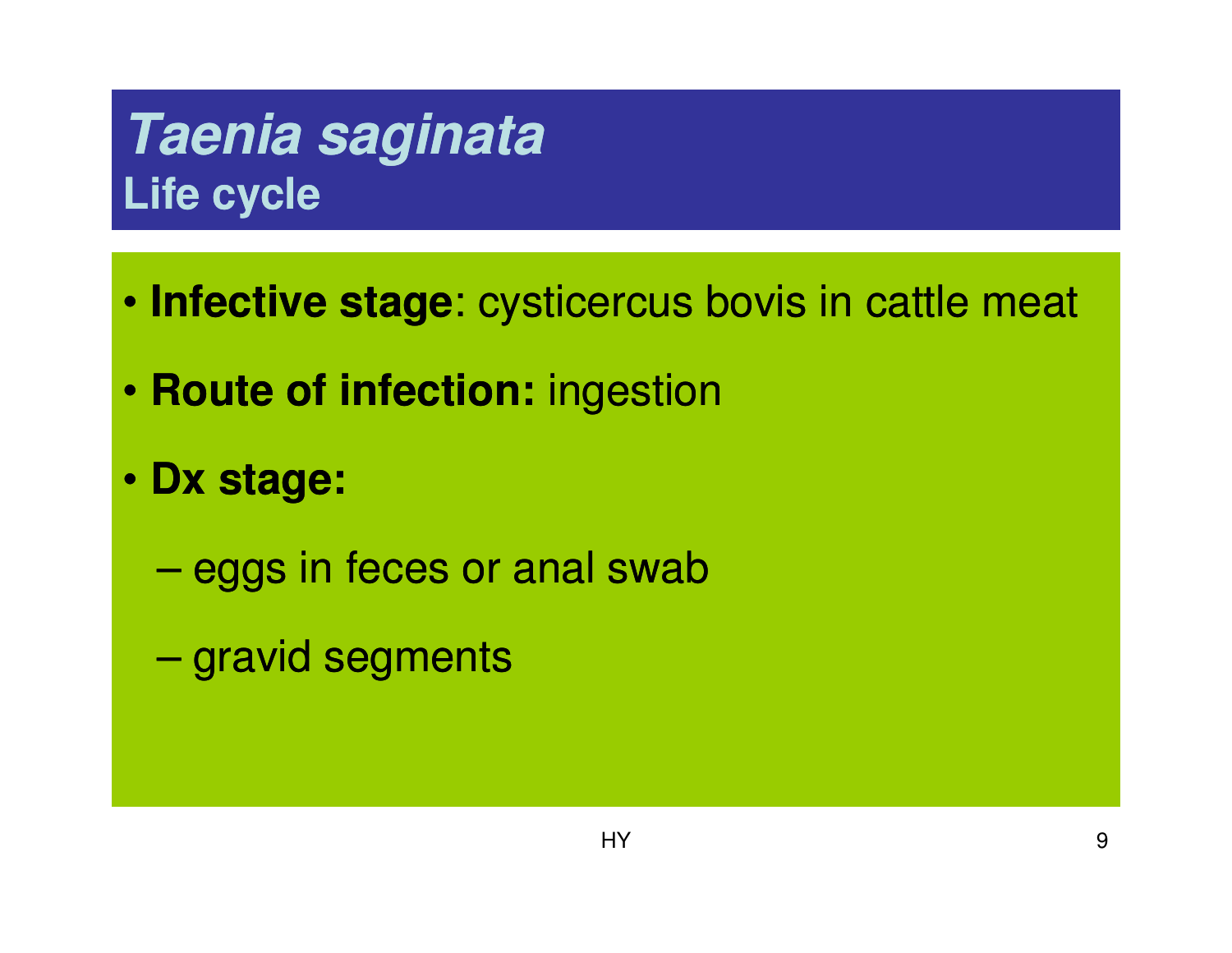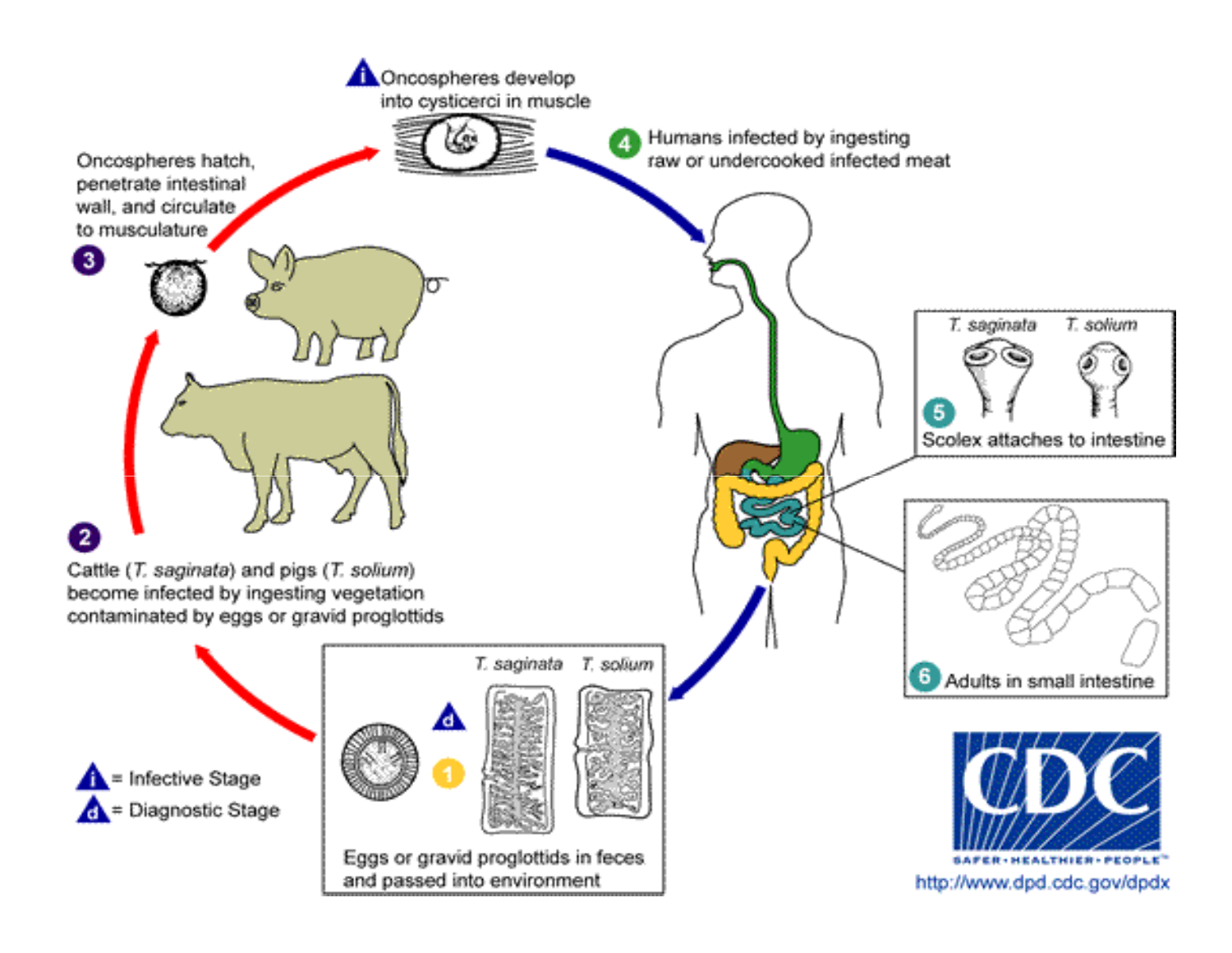## **Taenia saginataMorphology**

- •**Scolex**: 4 suckers
- $\bullet$  **Gravid segment:** 
	- 15-20 branches of uterus<sup>A</sup>
	- –- Genital pore: one of each segment in irregular site<sup>B</sup>
- • **Egg** (viable up to 159 days):
	- –**Elliptical**
	- Embryophore (thick shell with radial pattern)
	- – Content: hexacanthembryo (oncosphere)





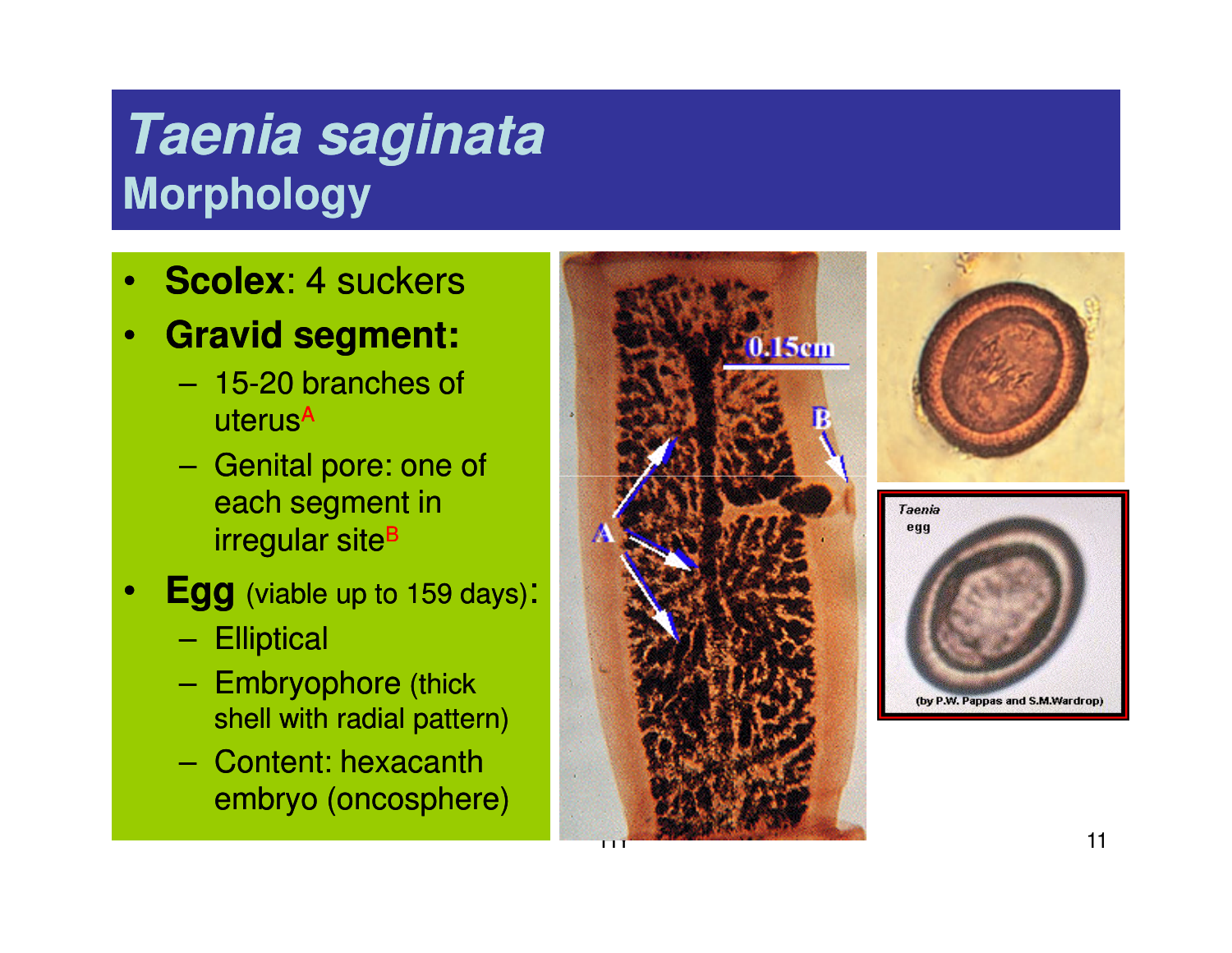## **Taenia soliumLife cycle**

• **Infective stage:** 

cysticercus cellulose in pork and or eggs

- **Route of infection:** ingestion
- **Dx stage:** 
	- eggs in feces or swab
	- cysticercus cellulose from tissue biopsy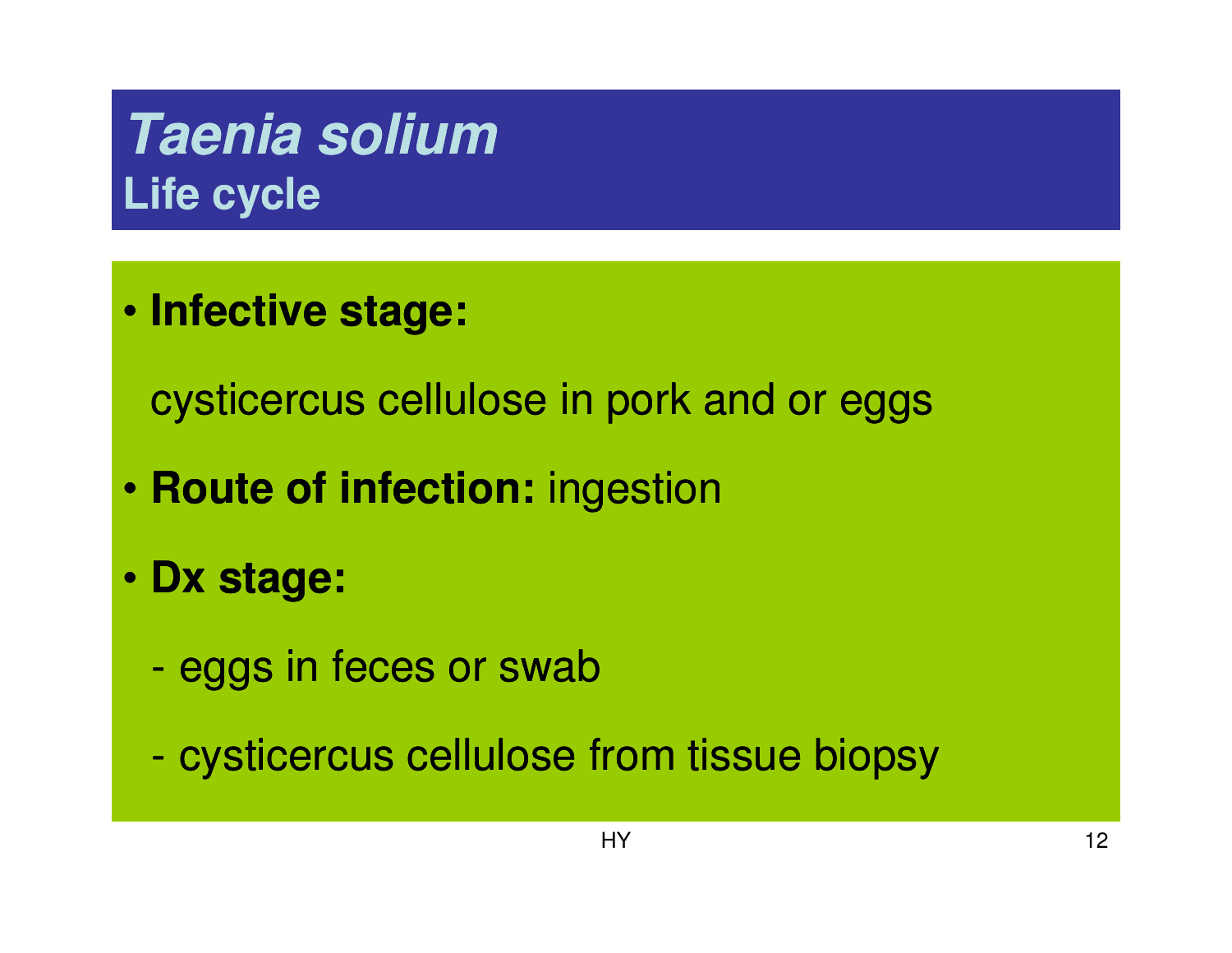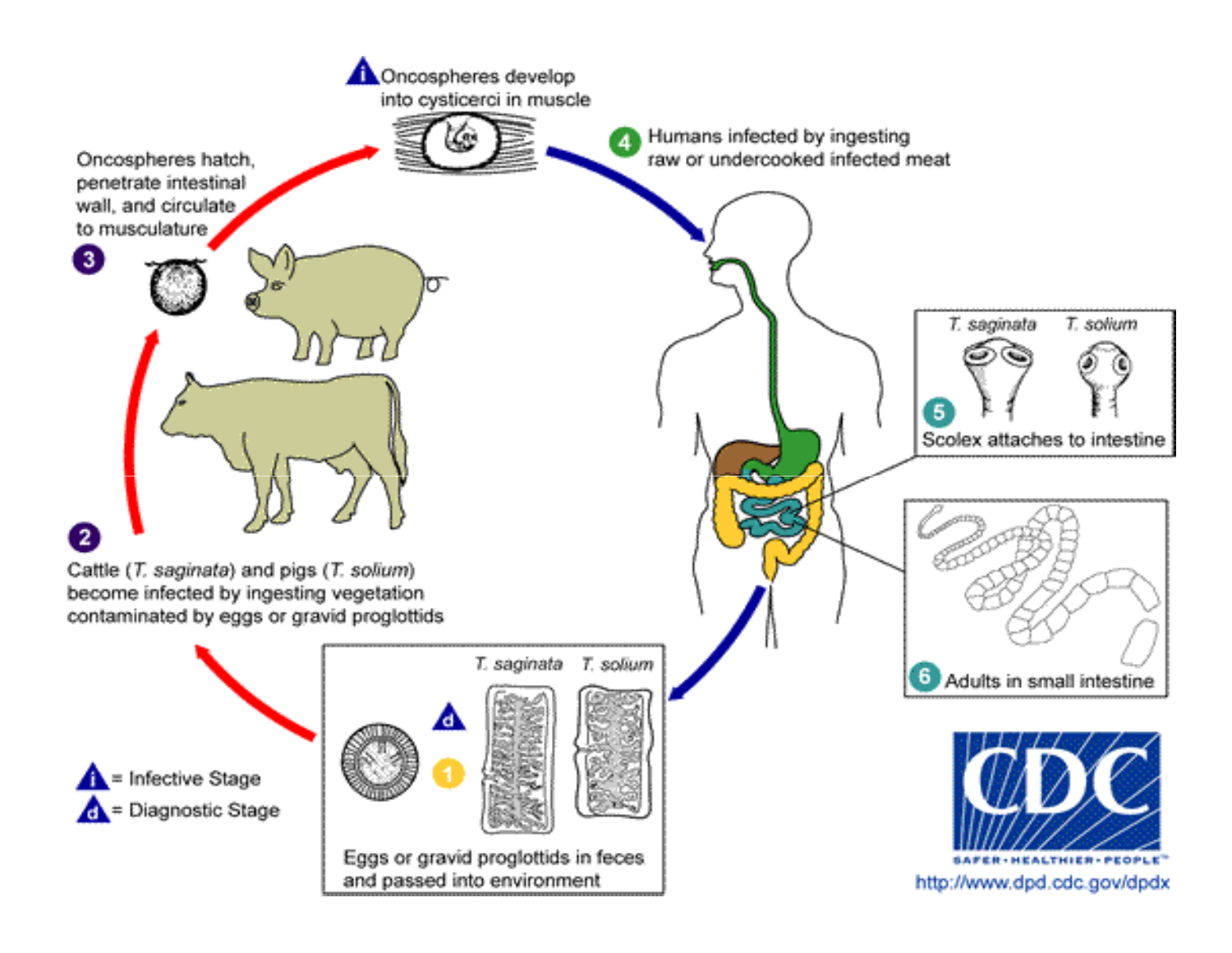## **Taenia saginataLarva**

- • Called cysticercusbovis, no hooks
- $\bullet$  Invaginate in cattle muscles and tissues
- $\bullet$  Ingested by human, evaginate in small intestine to become adult worm

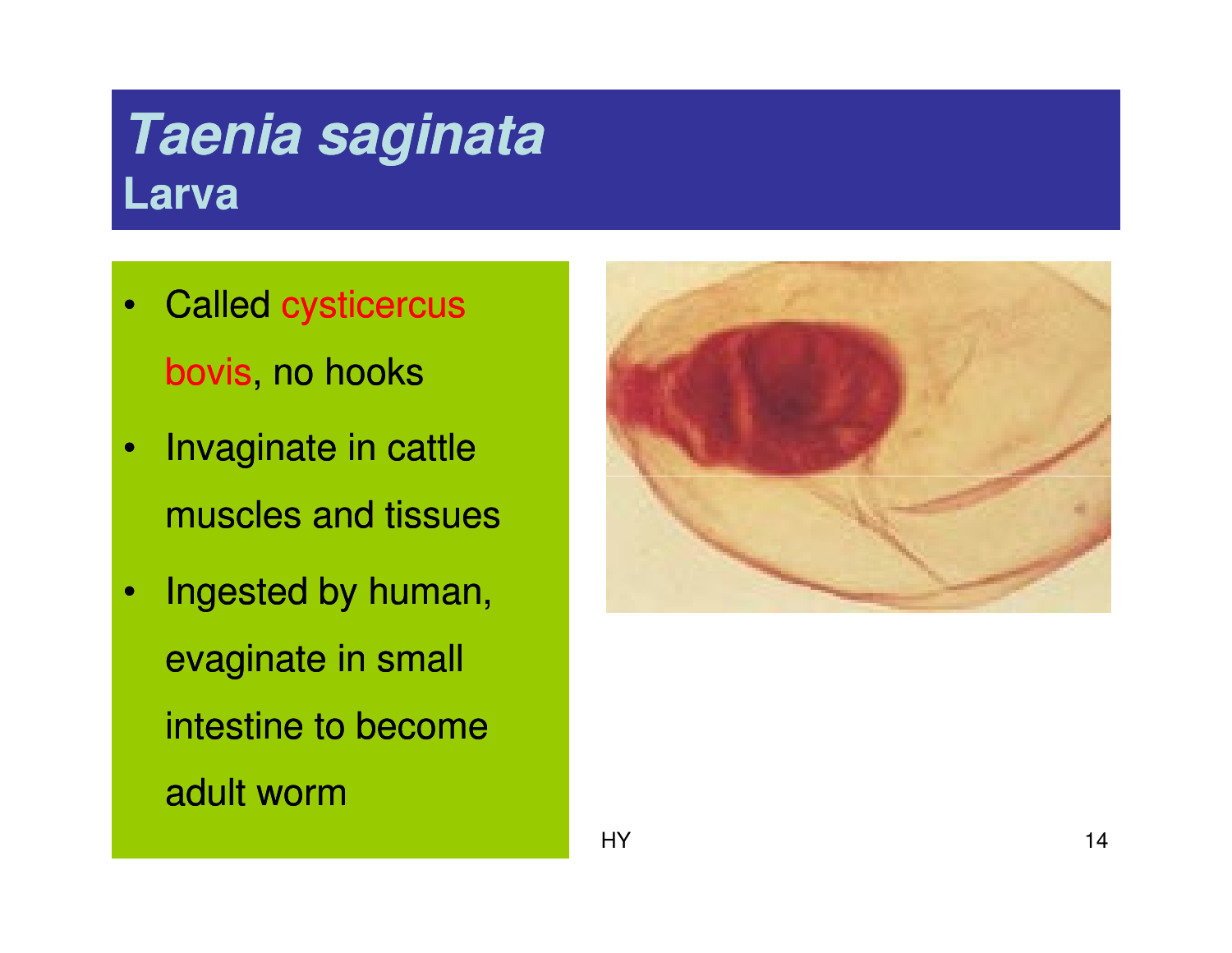## **Taenia soliumScolex**

• **Scolex**: 4 suckers, hooks, rostellum







(by P.W. Pappas and S.M. Wardrop)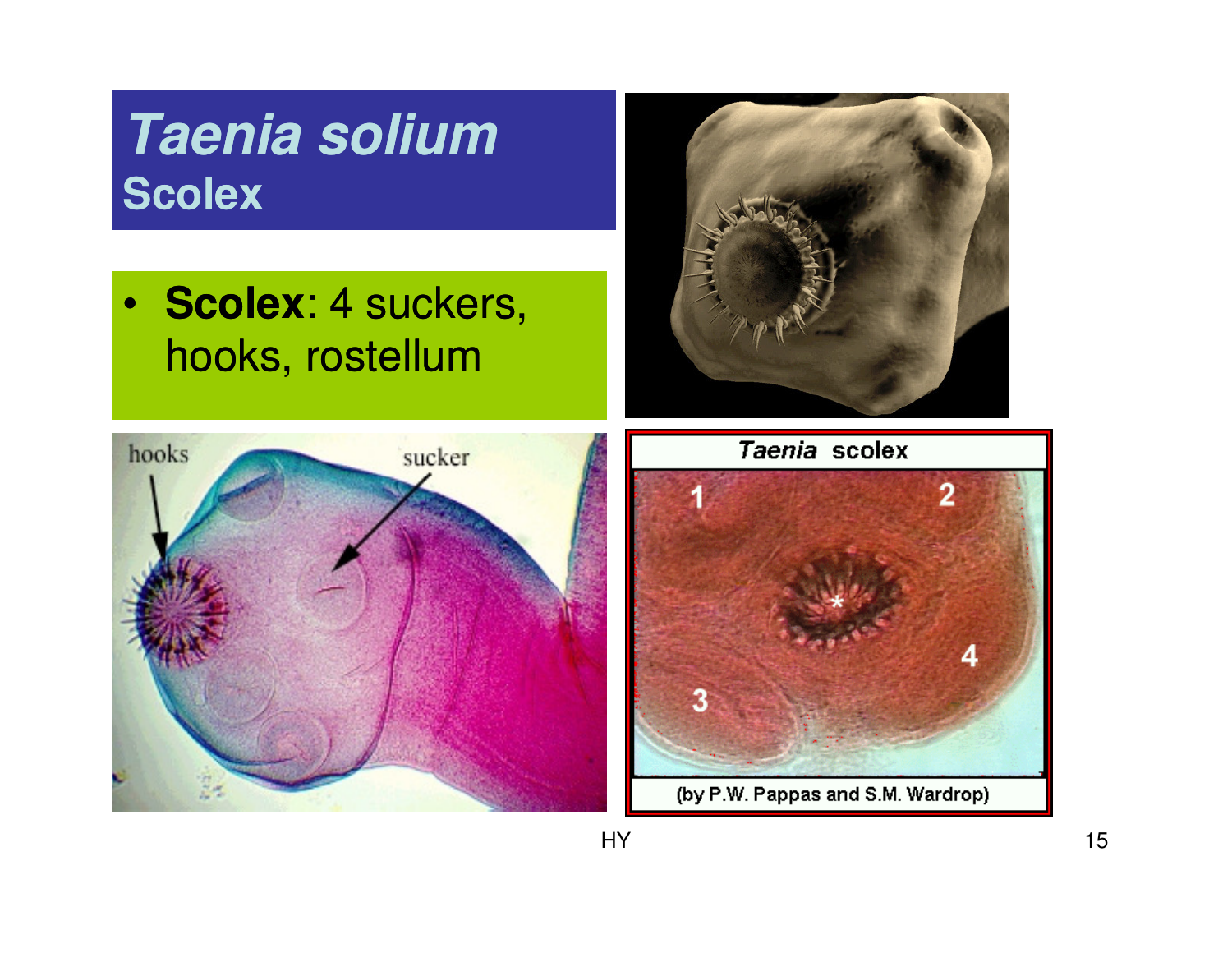## **Taenia soliumEggs**

• Resembles the eggs of Taenia saginata





HY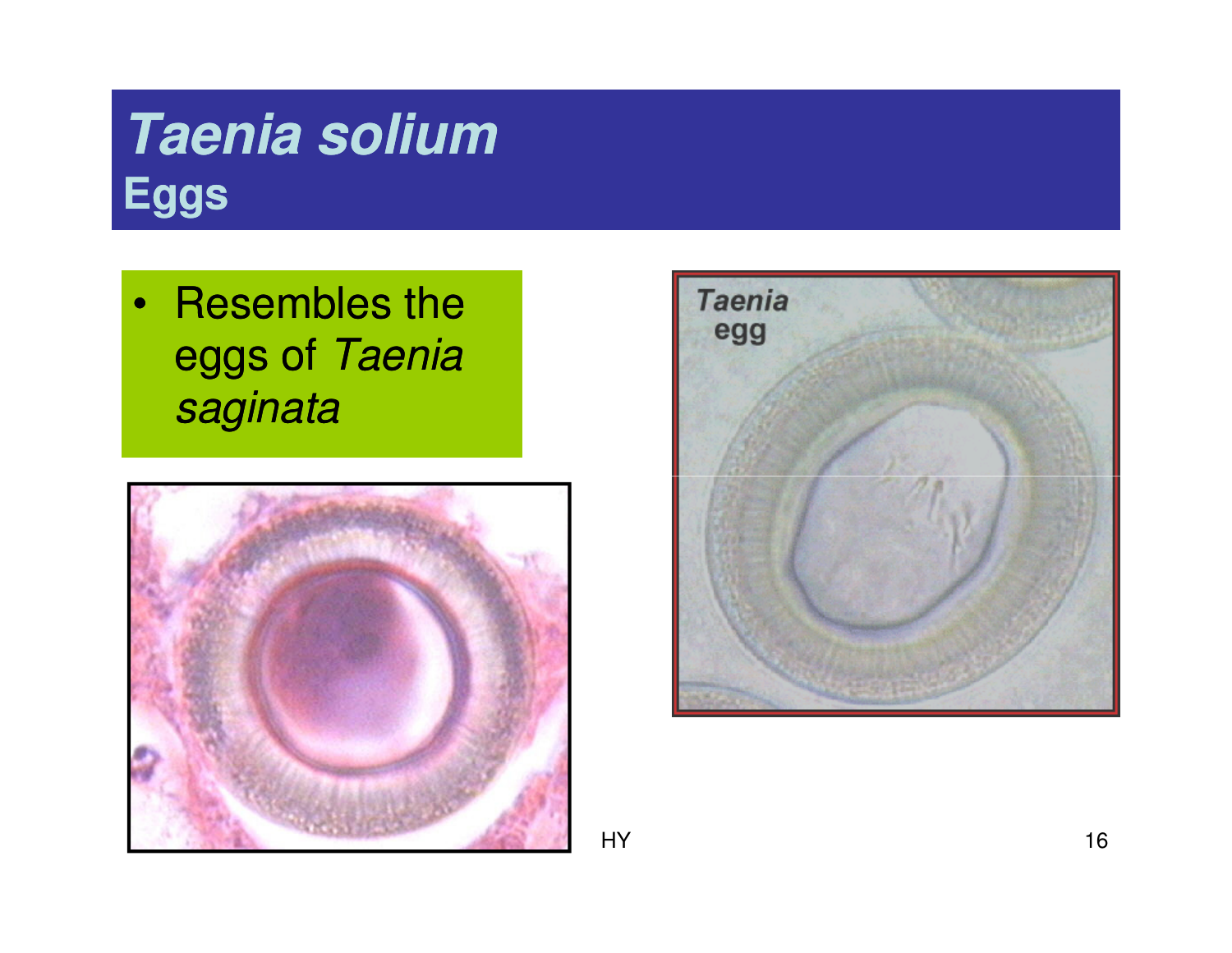## **Taenia soliumStrobila**

#### •**Strobila:**

- –2-3 m long
- $-$  lace than  $\overline{\phantom{a}}$ less than 1k proglottids
- – proglottid: less uterine branches (7-12 pairs)



(by P.W. Pappas and S.M. Wardrop)



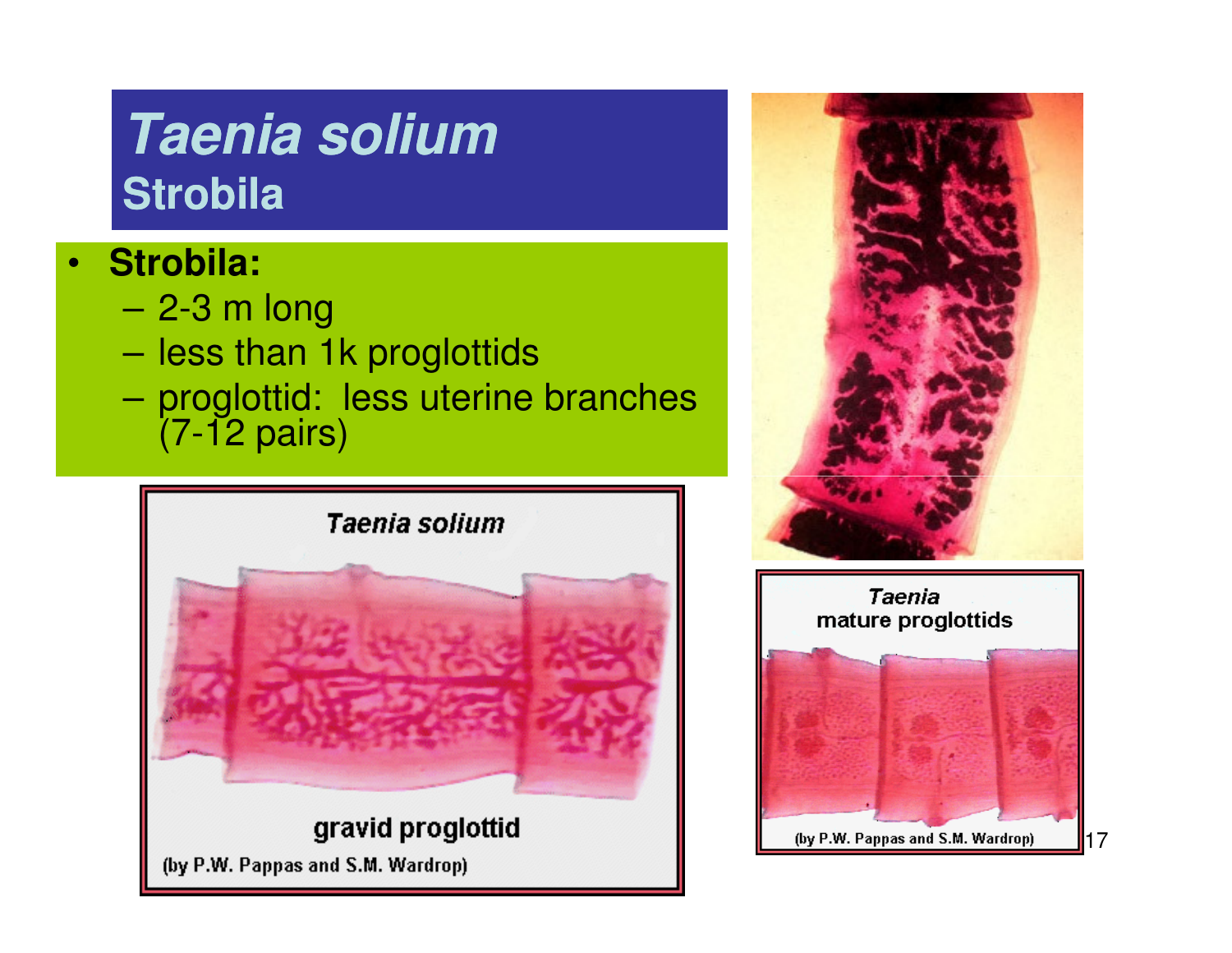## **Taenia soliumLarva**

- • Called cysticercuscellulose, six hooked
- • Habitat:
	- – human's muscles and tissues
	- –Pig's muscles and tissues





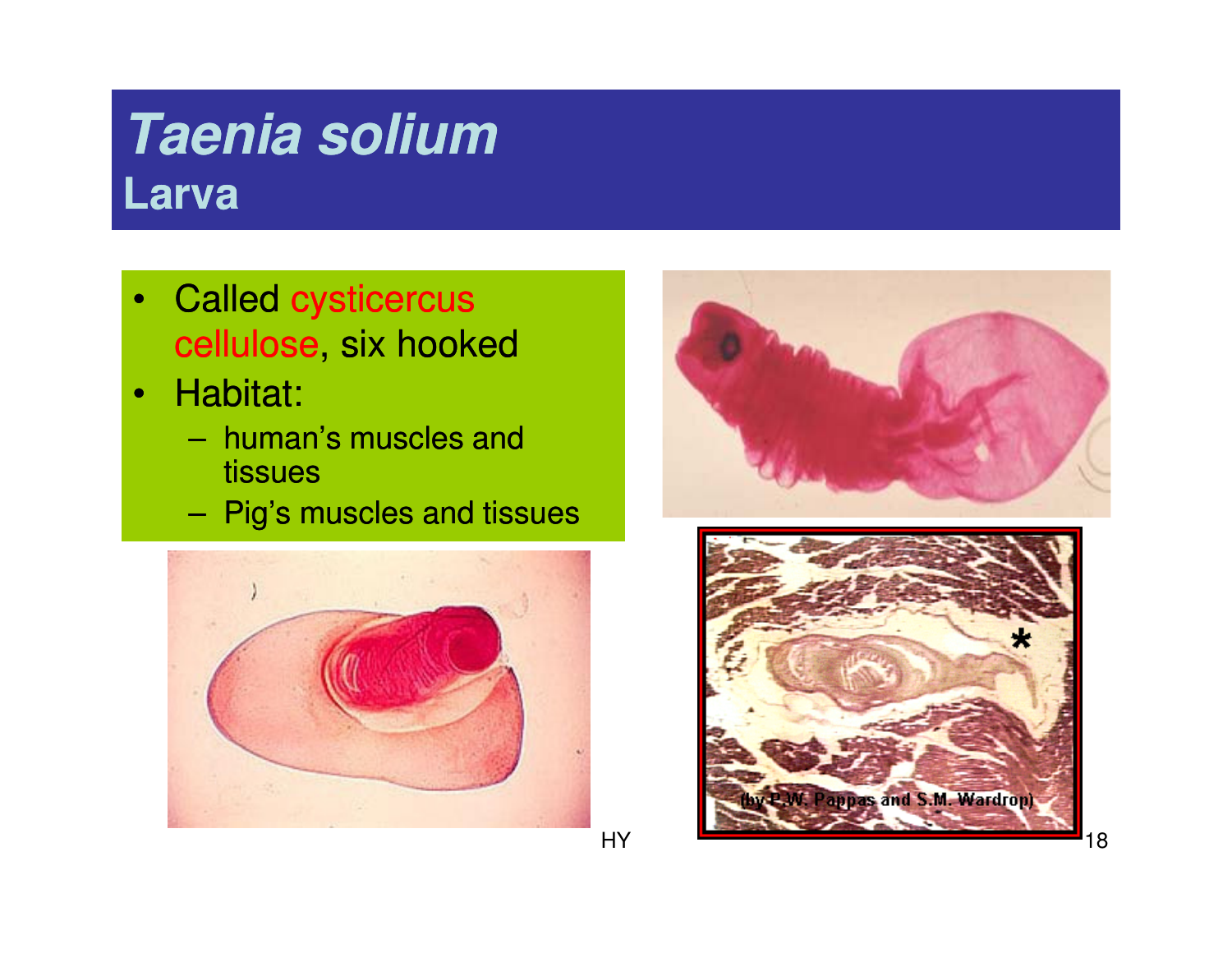### **Taenia soliumLarva**

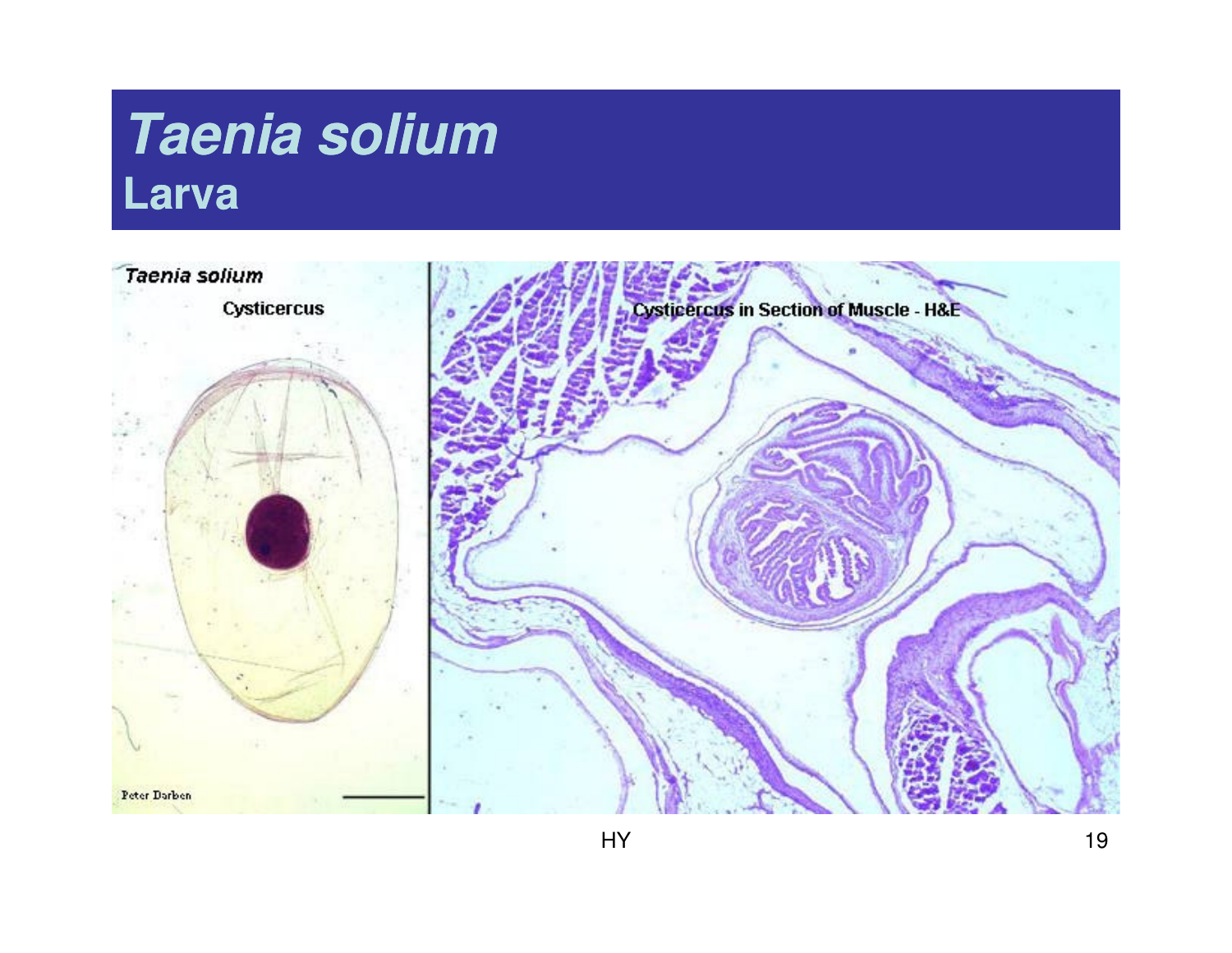# **Clinical Manifestations**

- **Taenia solium** may cause cysticercosis. The most severe cysticercosis is that which involve CNS (neurocysticercosis). Other sites are lungs, liver, and eyes.
- Neurocysticercosis might cause meningitis, epilepsy, dementia, and can be fatal.
- **Taenia saginata** does not cause cysticercosis. However, the voluntary excretion of the segments might have the patients uncomfortable and induce mental depression.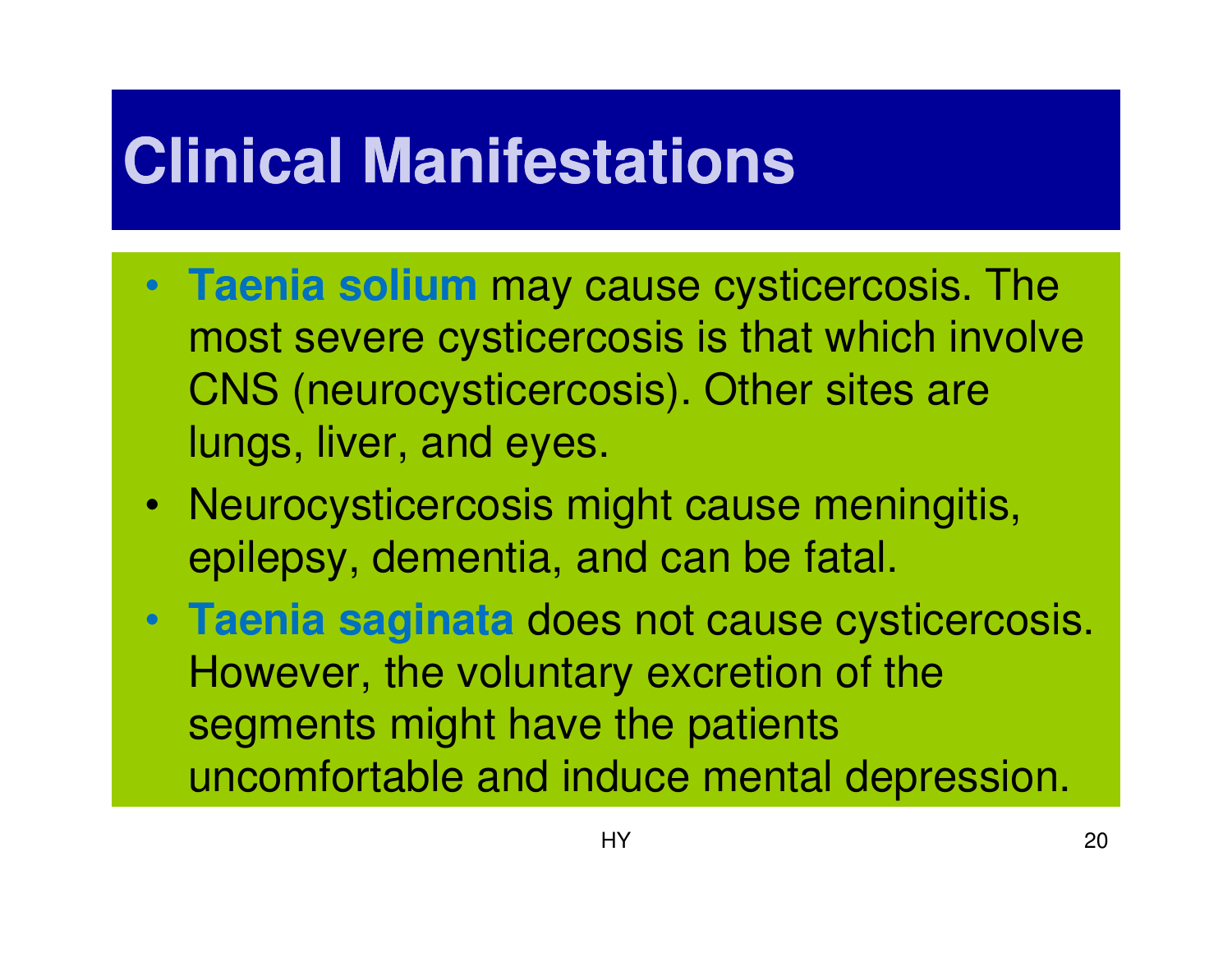# **Management**

- $\bullet$  Diagnosis is based on QDP (questionnaire of demonstration proglottids). Though possible, it's hard to get the eggs from fecal examination.
- Cysticercosis is found through radiologic examination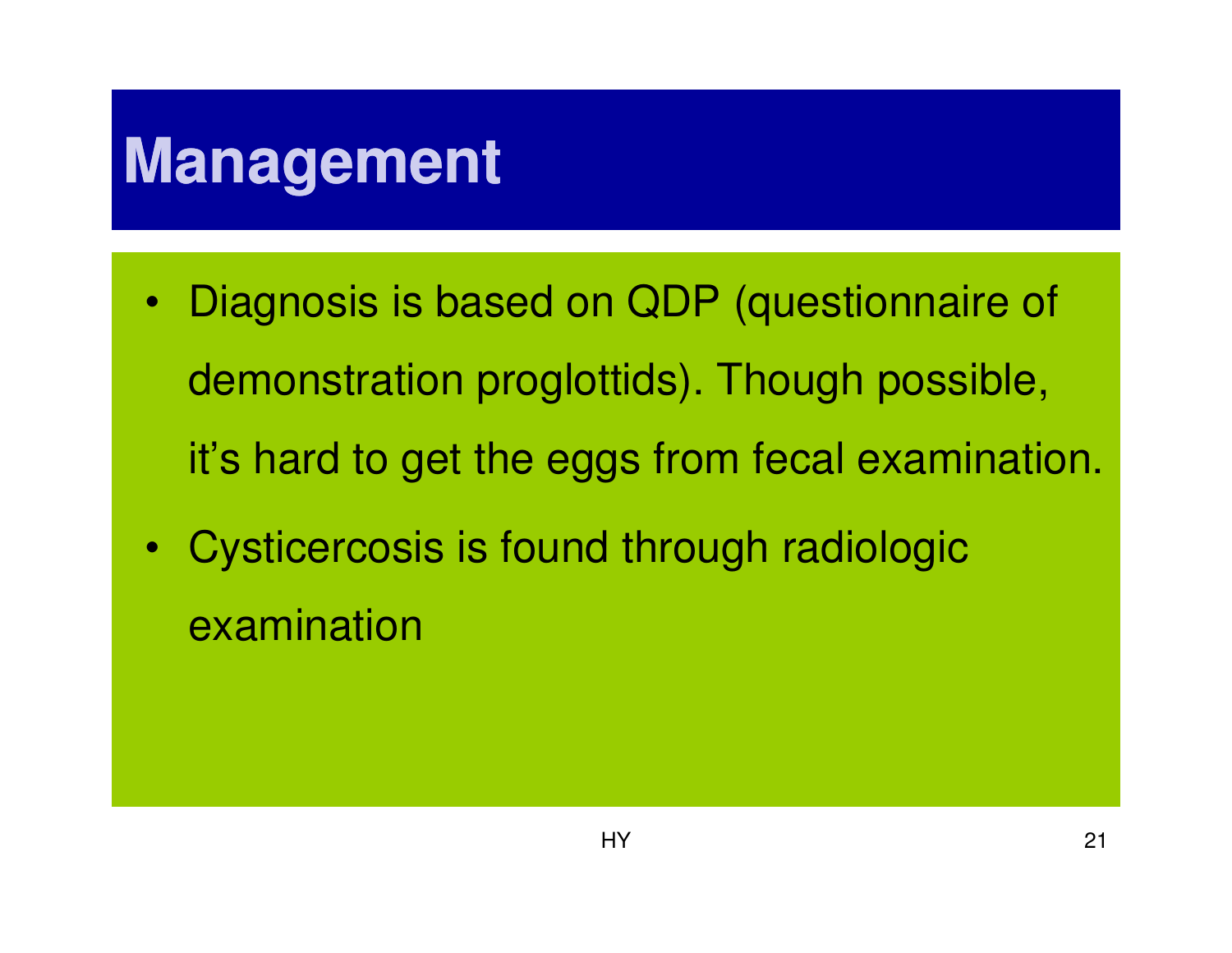# **Management**

- The worms need to be expelled completely from the intestine. We need to be sure that not only have the proglottids, but also the scolex and neck been removed.
- Laxatives to expel proglottids
- •Niclosamide
- $\bullet$ Praziquantel 40mg/kgBW (single dose)
- $\bullet$ Surgery for the csticercosis.